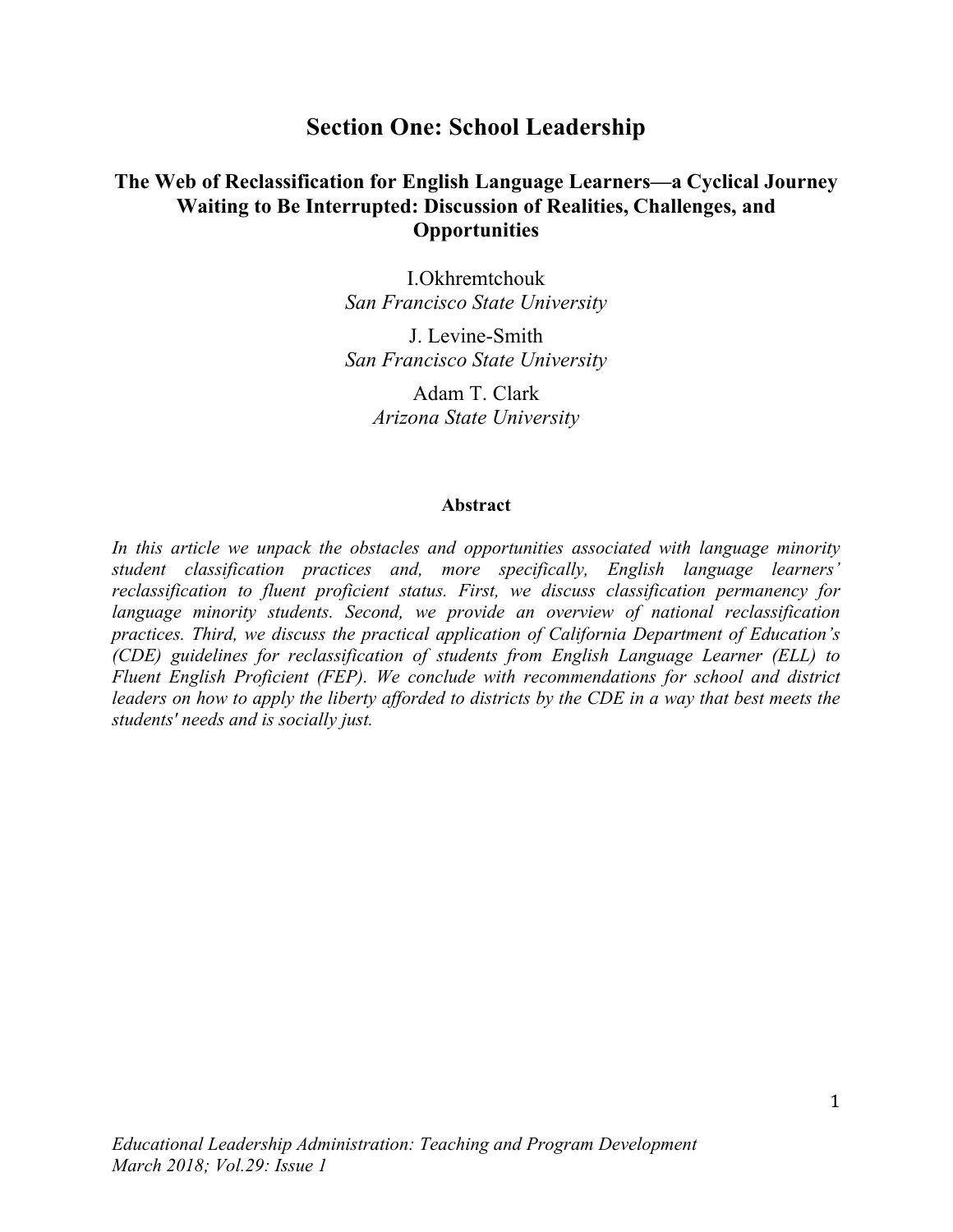Conversations around the academic obstacles affecting language minority students frequently permeate educational circles and spaces. Yet, how language minority students are stratified within public school systems is less frequently discussed. In this article, we argue that the way language minority students are classified and reclassified deserves much attention.

The practice of student classification is more than one-fold. Although commonly used in education subfields (e.g., special education, gifted and talented education, Native American education, English language development, among others), classification itself carries a high potential not only to impact classified students' K-12 experiences (Okhremtchouk, 2014), but also to shape their long-term and even life trajectories, as the two are intertwined and not mutually exclusive. In the case of language minority students, being classified is unavoidable. From the very first day language minority students enroll in a public school, they are classified based on their deemed proficiency level in the English language through an assessment measure used by a school district of enrollment.

For example, if a language minority student is found to be fluent in the English language, he or she is classified Initially Fluent English Proficient (I-FEP/FEP). If a student is deemed not fluent in the English language by the district of enrollment, he or she is classified as an English Language Learner (ELL). When an ELL student eventually reaches proficiency in the English language as determined by her/his district of attendance, he or she is then reclassified to Fluent English Proficient or R-FEP (please find a more comprehensive definition of terms in Appendix A). Indeed, language minority students are subjected to classification throughout their careers in the K-12 public education system.

It is noteworthy to highlight that unlike classification practices used in other education subfields, classification for language minority students, and specifically English learners, is meant to be temporary as the students learn the English language. However, this classification becomes anything but temporary for this student population. As we engage our readers in the forthcoming discussion, we stress the often-unintended permanent nature (or permanency) of classification for language minority students in order to emphasize its significance on the inschool stratification of this student population. We encourage our readers to keep this classification's permanency (and its effects on language minority students in general) in mind as they engage in key decision making relating to reclassification criteria for ELLs.

## **U.S. Reclassification Practices for ELLs**

All states in the Union adhere to predetermined classification criteria for language minority students based on guidelines typically set by state departments of education. Likewise, they also adhere to set reclassification criteria. To offer states a starting point, in 2015 the U.S. Department of Justice's Civil Rights Division and the U.S. Department of Education's Office of Civil Rights sent states a reminder of their recommendation advising school districts to implement procedures that are both accurate and timely when identifying potential ELL students (U.S. Department of Justice Civil Rights Division & U.S. Department of Education Office for Civil Rights, 2015). Additionally, the guidelines explicitly suggest that school districts use a home language survey at the time of enrollment to gather information about language background and to identify students whose primary/home language is other than English. Finally, the guidelines require that the final step in classification process involve "a valid and reliable test that assesses English language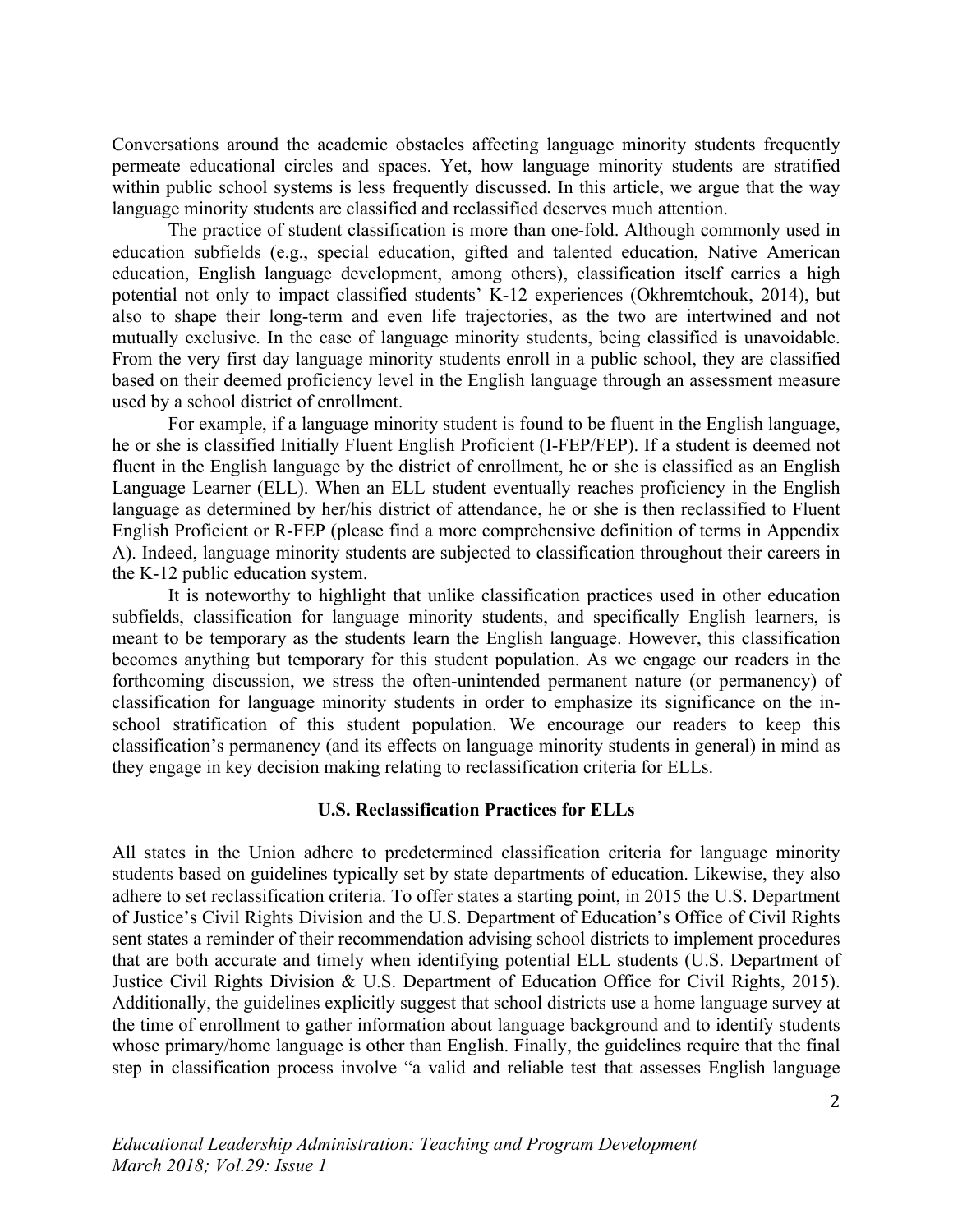proficiency in speaking, listening, reading and writing" (U.S. Department of Justice Civil Rights Division & U.S. Department of Education Office for Civil Rights 2015, p. 1). However, in terms of reclassification, federal government's only guideline is that "an EL[L] student must not be exited from EL[L] programs, services, or status until he or she demonstrates English proficiency on an English language proficiency assessment in speaking, listening, reading, and writing" (U.S. Department of Justice Civil Rights Division & U.S. Department of Education Office for Civil Rights 2015, p. 3). Further, the post-reclassification requirements state that: (a) reclassified students must be monitored for a period of two years to ensure that their exit from ELL programs is not premature, and (b) any academic deficits ELL students incurred during their time in ELL programs must have been remedied.

Whereas the identification process for ELLs shares a number of similarities across the nation (i.e., starting with home language survey, followed by language proficiency assessments), states do differ in the number of criteria used to reclassify their ELL students to FEP. Roughly half U.S. states use a single-criterion system, whereas the remainder use multiple criteria to reclassify students. Objective measures differ from state to state as they pertain to reclassification practices.

In 2015, we conducted our own investigation of reclassification practices to help understand the nation's reclassification criteria from ELL to FEP (Okhremtchouk, Archibeque, Clark, Baca, & Sellu, 2016). In summary, we found that 27 states (Alabama, Alaska, Arizona, Connecticut, Hawaii, Illinois, Indiana, Iowa, Kentucky, Louisiana, Maine, Minnesota, Nevada, New Hampshire, New Mexico, New York, North Dakota, Ohio, South Carolina, South Dakota, Utah, Vermont, Virginia, Washington, Wisconsin, and Wyoming), or little over half of the total (54%), did not allow their districts to use subjective measures for ELL reclassification, whereas the other 23 states (Arkansas, California, Colorado, Delaware, Florida, Georgia, Idaho, Kansas, Maryland, Massachusetts, Michigan, Mississippi, Missouri, Montana, Nebraska, New Jersey, North Carolina, Oklahoma, Oregon, Pennsylvania, Rhode Island, Tennessee, and Texas) did allow their districts to use discretionary measures. Although both of these practices could be criticized on both theoretical and practical grounds, it could be argued that not having subjective discretionary measures ensures more consistency in reclassification practices. In other words, subjective measures lead to greater variation in what defines "language proficiency" (Abedi, 2008; Cook & Linquanti, 2015). That being said, it can also be argued that multiple measures (including that of a subjective nature) are needed to determine whether a student is proficient in the English language or not.

The use of discretionary measures on top of multiple criteria creates much variability within any given state as well as between states. Although the existing variation in language minority student re/classification criteria and practices might not be an issue for local systems, the systemic differences in re/classification practices can easily shape and ultimately alter a student's K-12 trajectory. That is, local systems and individual states (at least on some level) exist in a vacuum consumed by their own needs and specific state standards, which therefore, used to shape policies for re/classification practices.

However, the students themselves do not experience the system in a vacuum. They are dynamic. They move from school to school, district to district, and/or from state to state, and much of their K-12 experience is shaped by socioeconomic and other factors impelled by parental/caregiver choices or lack thereof. In fact, language minority students as a group, including migrant students and students who have been classified as ELL, are one of the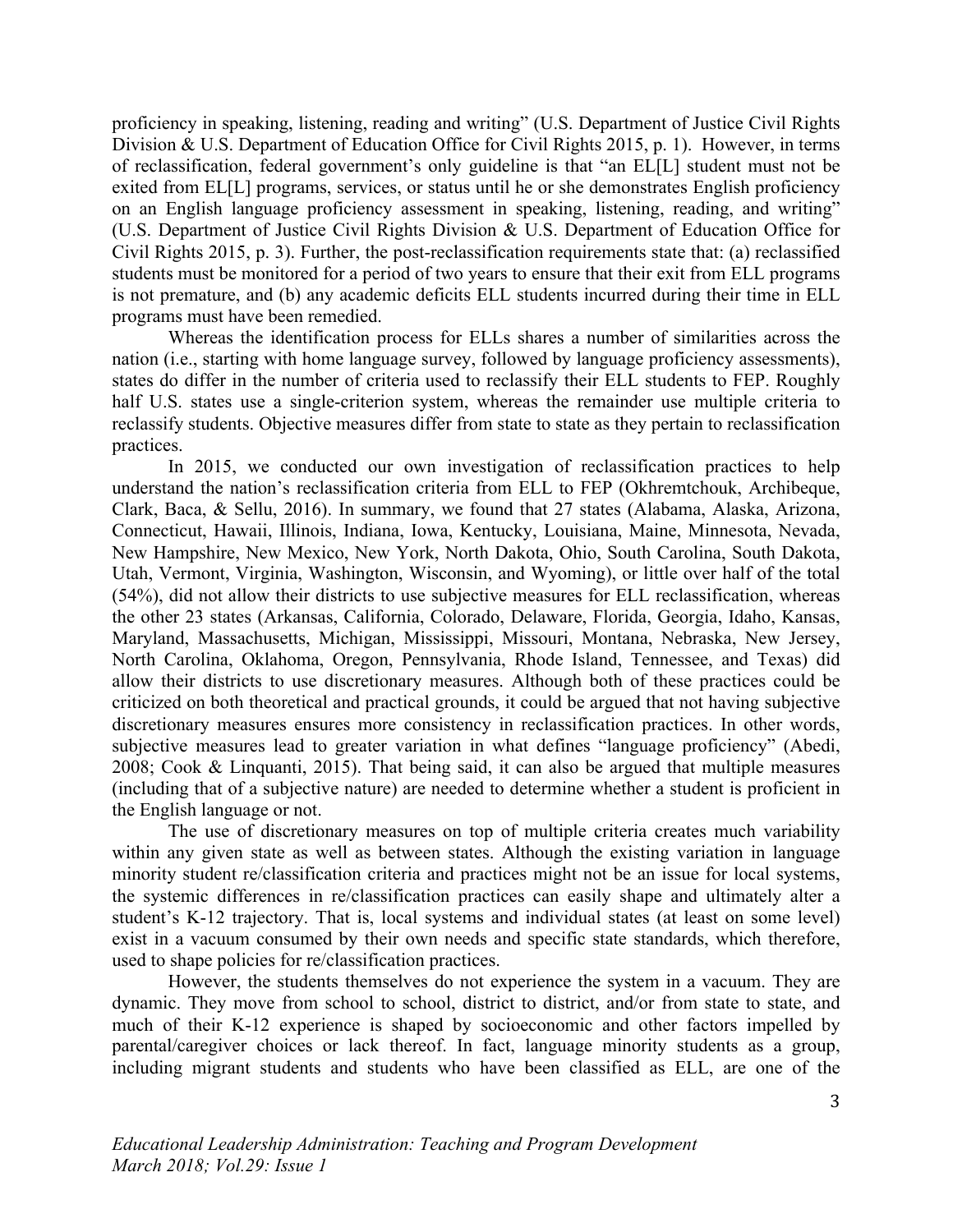identified high-mobility subgroups that typically experience at least one mobility event in a fouryear period (Fong, Bae, & Huang, 2010; U.S. Government Accountability Office, 2010).

As we advance our discussion, we turn to California's reclassification criteria. For the remainder of this article, our intent is to highlight the problems and possibilities to ensure that school administrators and educational leaders think intentionally about the issue of reclassification criteria for ELLs (and about classification practices for language minority students more broadly) when leading schools and districts.

## **Case in Point: California**

We focus on California as a case in point due to the state's large enrollment numbers for ELL and language minority students. In the last several years, it is estimated that California has enrolled roughly 22% of the nation's ELLs (National Center for Education Statistics, 2017) and more than  $55\%$  of the state's total enrollments are language minority students.<sup>1</sup> The state also uses multiple criteria to reclassify ELLs, which affords much discretion to its districts and allows much room for interpretation of what determines language proficiency.

In California (as in other states) the initial classification is based on the Home Language Survey (HLS), which serves as a trigger for language proficiency testing. After the initial classification, results from statewide standardized tests, language proficiency tests, as well as other subjective measures such as students' grade-point average (GPA), grade-level standards, teacher recommendations, written assessments, and other academic factors detailed later in this article play a significant role in determining whether students qualify to exit ELL classification. In sum, the reclassification from ELL to R-FEP status in California is a complicated process that involves multivariable criteria. As a result, ELL reclassification practices are largely conditional upon the processes adopted by the local educational agency (LEA), that is, school districts and their corresponding sites.

Such practices, in turn, create inconsistent reclassification outcomes for ELLs across the state (Cook & Linquanti, 2015; Okhremtchouk, 2014). These subjective, non-uniform criteria for reclassification set forth by individual districts make the definition of R-FEP not as straightforward as the acronym suggests (Cook & Linquanti, 2015). To shed light on this significant issue, we further decipher the reclassification practices that California's districts utilize to reclassify their ELL students to R-FEP status.

## **Past and Present RFEP Guidelines from the CDE**

California gives LEAs a great deal of latitude when it comes to determining the requirements for reclassification of ELL to R-FEP. Prior to the R-FEP guidelines adjustment in 2015–16, the CDE required schools to use four components in assessing students: (a) the California Standardized Test (CST), (b) one or more academic achievement measures, (c) the California English Language Development Test (CELDT), and (d) parent consultation. For both standardized tests (CST and CELDT), the CDE defined minimum score requirement but did not cap them, giving LEAs the freedom to designate higher minimum scores for their students. For example, on the CELDT, the CDE requires that students score Early Advanced or higher overall, and

 <sup>1</sup> Data by California Department of Education, Ed-Data (2015). Retrieved from http://www.ed-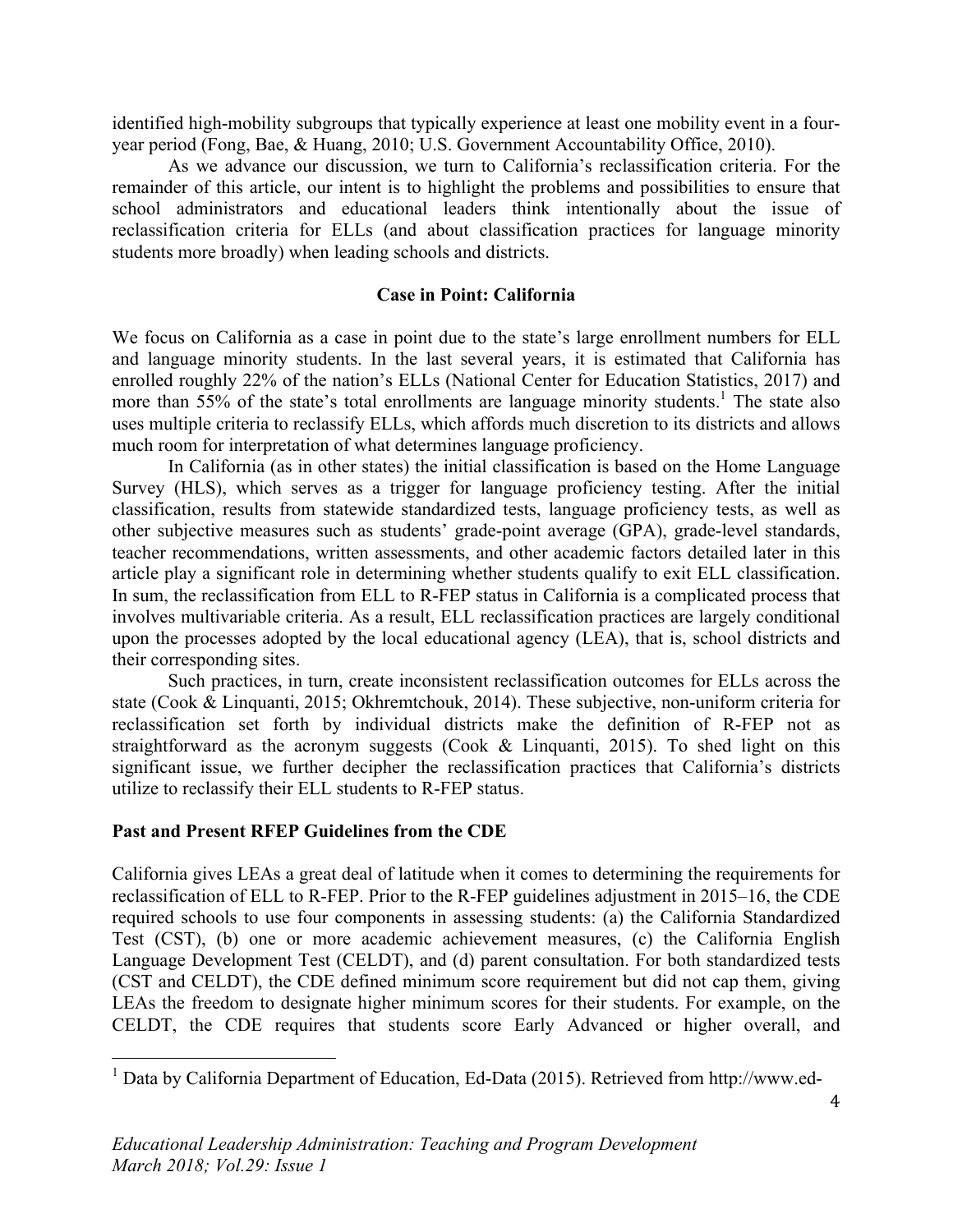Intermediate on each individual subtest. A school district, however, could decide that students must score Early Advanced on each subtest if it chooses to. Furthermore, LEAs have much liberty when it comes to evaluating a student's academic performance. They are required to use at least one marker—a teacher recommendation, for example—but can use as many as they want.

Although many of the guidelines for ELL reclassification after the 2015–16 academic year remained the same, several components of the CDE's reclassification criteria have become even more ambiguous. Based on the CDE's Reclassification Guidance for the 2017–18 academic year, and because the CST has been eliminated, LEAs are now given the autonomy and flexibility to choose not just the threshold scores that students must achieve on the test/standardized measures to be eligible for reclassification, but also the test itself. Schools must use a "comparison of student performance on an objective assessment of basic skills [against] an empirically established range of performance in basic skills based on the performance of English proficient students of the same age" (Cadiero-Kaplan & Hernandez, 2014). It is noteworthy that this added discretion for LEAs is in conflict with prior expert recommendations calling for more consistent criteria across school districts (Abedi, 2008; Cook & Linquanti, 2015), and it can be viewed as counterproductive to achieving a fairer system for reclassifying state's ELLs.

## **Conceptual Model of Education System and Experiences: ELL vs. English-Only Students**

When examining what has been documented in the academic literature, it can be inferred that the way language minority students, and more specifically ELLs, experience the K-12 education system is cyclical in nature, which is different from how the English-only mainstream student population (in a broader sense) experiences the same system (see Gándara, 2015; Gándara, Rumberger, Maxwell-Jolly, & Callahan, 2003). This is true both in terms of the subject areas the students have access to and in terms of the programmatic areas of the curriculum.

The systemic structure for mainstream students is designed to resemble building blocks that increase in intensity as students progress to different levels (i.e., years/grades) and that grant access to different programs that better align with the students' interests/needs (e.g., Advanced Placement, STEM track, etc.). On the contrary, ELLs commonly repeat the cycle that is broadly designed to address the same subject area, i.e., English (see Figure 1). For example, if a student who has been classified as ELL does not make sufficient progress, his or her academic schedule (and therefore course offerings) will continue to reflect more English classes that are habitually remedial (Gándara, 2015). This cyclical nature could quite possibly continue throughout the students' academic trajectories in K-12, with little to no change to the nature of the educational experience or diversity of content/subject areas they are exposed to.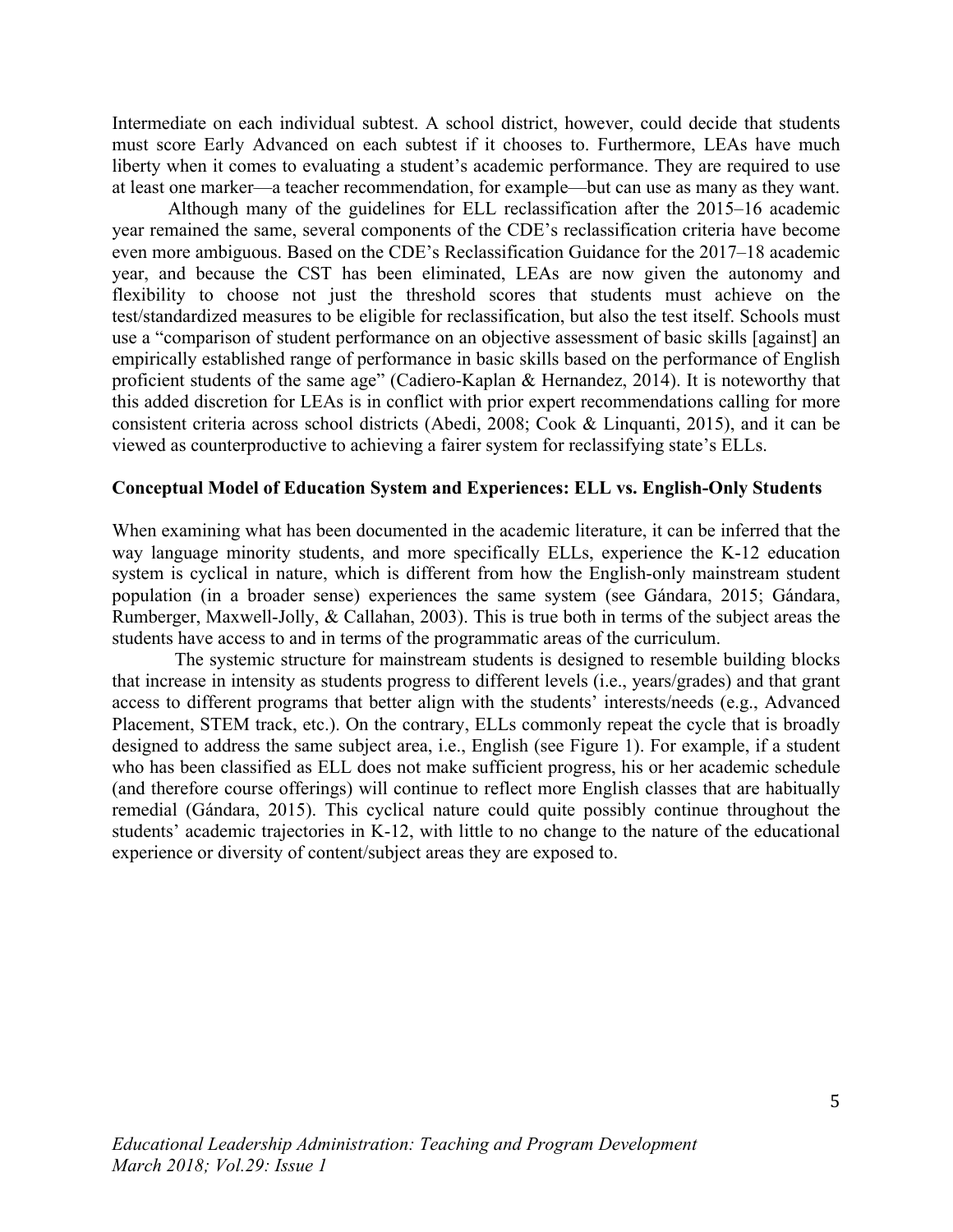

*Figure 1*. Conceptual Model of Typical Education Experience: ELL vs. English-Only

Reclassification often serves as a gateway that breaks the cycle and is supposed to allow former ELL students to experience the system in a similar way to English-only mainstream student; however, ELLs' "equal" access to the "same" system is not to be taken for granted. In addition to meeting reclassification criteria in their district of attendance, students are expected to navigate a system that is unlike what they have previously experienced/have been socialized to. This is arguably a change for the better, except that it also presents a challenge: Especially for those students who have been subjected to prolonged enrollment in English Language Development (ELD) programs, this can feel like being thrown into the deep end of a swimming pool without having ever taken a lesson and being told to swim. Additionally, the reclassified students still carry a classification label (and therefore are subjected to classification permanency, as previously discussed), which quite possibly continues to facilitate placements in classes that are less challenging and more remedial. One study of ELLs at a California school (*n* = 355) found that English learners were far less likely to take college preparatory courses or were enrolled in courses that covered less material compared to their mainstream counterparts (Callahan, 2005). Academic literature on long-term ELLs and students who have reached reclassification but then have "regressed" attest to these situations (Kim & Herman, 2010).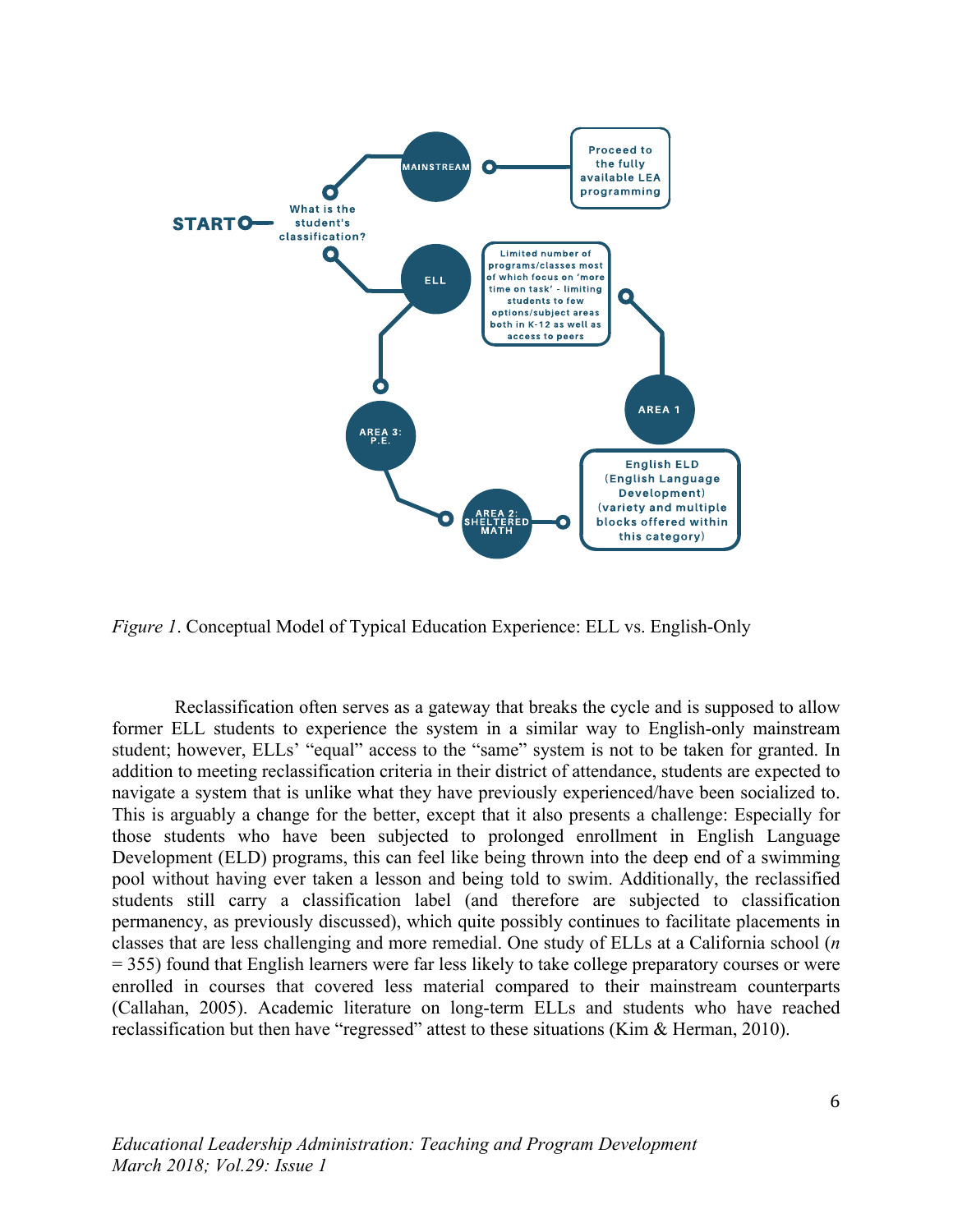#### **Problems and Opportunities**

California gives LEAs much room to interpret and implement the criteria that language minority students must meet in order to become reclassified as English proficient. The implications of this for students and the correlated responsibility taken on by district leadership when it comes to establishing district policy cannot be overstated. Although carrying an ELL classification in the short run can support ELL students' academic trajectories, the long-term impacts of ELL classification and, therefore, in-school stratification practices affect students' academic trajectories as well as college and career opportunities (Kanno & Harklau, 2012; Núñez, Rios-Aguilar, Kanno, & Flores, 2016). For example, many long-term ELL students take ELD classes at the expense of other content areas and are denied access to college-track courses while still classified as ELL, which puts them behind their peers in ways that may be impossible to overcome (Callahan, 2005; Kanno & Kangas, 2014). This has the secondary impact of segregating students by language ability, depriving them of access to the kinds of scaffolding that students with differing language skills can provide for each other (Gándara et al., 2003). Finally, because ELL students are a highly mobile population (on average, they move three times during their K-12 career; see Fong et al., 2010; USGAO, 2010), they run the risk of being subjected to different criteria for reclassification as they move districts and are susceptible to misclassification based on nothing more than a change in zip code (Jepson & de Alth, 2005).

All of this begs the question: If the stakes of reclassification are so high for our students, and California policy remains as it is—vague and subjective—what is an individual LEA to do to make sure that its reclassification policies are serving the best interests of the students? In order to address this question, we must dig deeper into the wide range of reclassification criteria currently used in school districts around California and measure them against the purpose of reclassification and the intended meaning of FEP.

Presumably, to be FEP should mean that a student can speak, understand, read, and write English as a native speaker of the same age would do. When evaluating the options available to school districts, then, the focus should be on ways of measuring and assessing these skills and these skills alone.

Of the four areas that the CDE requires LEAs to use, the academic requirement is the area most subject to interpretation and, not surprisingly, the area with greatest variety among individual LEA policies. As Okhremtchouk et al. (2016) found, 53% of school districts use grades beyond those taken, for example, in an ELD class, and 19% use overall GPA as a marker. Students in such districts with identical English fluency, but who vary in their understanding (or, rather, assessed performance) of math and science, may therefore be classified differently. Additionally, 39% of school districts require a written assessment in spite of the fact that the CELDT test includes a written component. Forty percent of LEAs require a teacher recommendation (Okhremtchouk et al., 2016). Although teachers may have the best intentions when writing these recommendations, this measure is so subjective that a child's re/classification risks being determined by which teacher he or she has.

The large amount of flexibility that CDE policy allows, however, also presents school leaders with some opportunities. The CDE's flexibility provides much autonomy to individual districts, which is consistent with the notion that the district leadership and governance structures know their students best and can make more informed decisions. In other words, more flexibility translates into a greater value attributed to LEAs. Increased flexibility, however, also creates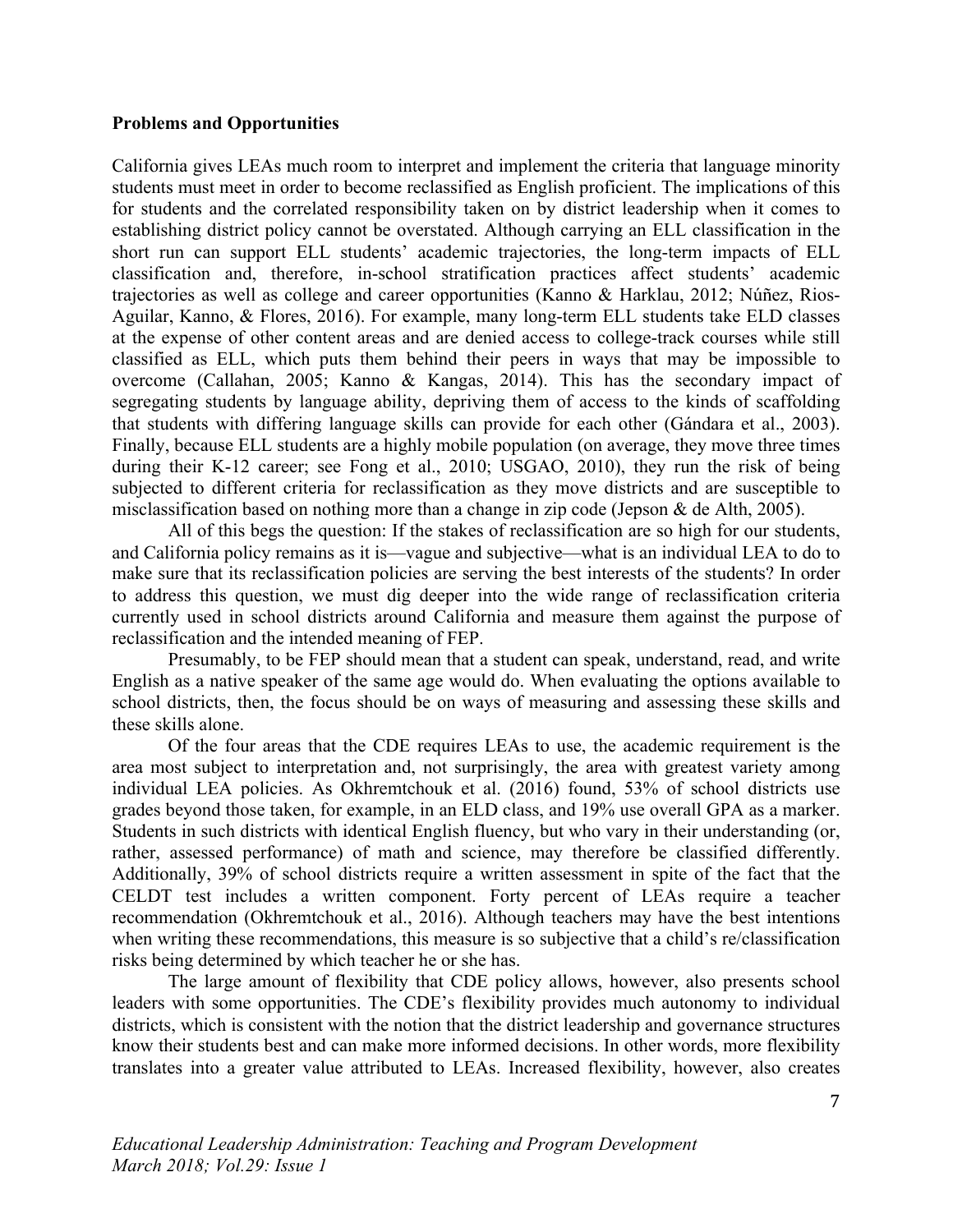heightened responsibility and the need for precise decision making in establishing local criteria by LEAs. The flexibility itself is intended and must be viewed by district/school leadership as an opportunity to afford language minority students the same level of advancement and choices as their English-only counterparts. This shift in paradigm—that is, thinking of flexibility as an opportunity to afford language minority students more options in both the long and the short term—not only creates a greater chance for success for ELLs and language minority in general, but it also allows LEAs to establish classification practices that can open more doors as language minority students progress through various stages in their K-12 careers.

#### **Recommendations**

#### **1. Creating Criteria for Reclassification That Are Socially Just**

As we have established, individual LEAs have considerable power in determining what hoops students have to jump through to become reclassified as R-FEP. It is imperative, then, that districts develop reclassification requirements that center students' needs through a social justice lens. That is, if the bar is set too low, students may be reclassified too early and be denied access to supports that they need. If the bar is set too high, students may be kept for too long in a program that is ill suited to their academic needs and may be excluded from rigorous academic courses that would challenge them and allow them to thrive.

We recommend that school districts adopt guidelines that focus on English language proficiency and that alone. Overall GPA and grades taken outside of ELD or ELA have the potential to hinder students who are proficient in English from being reclassified due to struggles in other academic arenas. Although it could be argued that overall GPA and academic performance in other core subject area classes (e.g., math) can indicate "readiness" for reclassification, these factors should not hamper reclassification and should only be used as a source of supplementary advice if deemed important by a LEA. We recommend, too, that districts refrain from doubling up on assessment criteria. For example, the CELDT test includes a writing component. If a district decides to include an additional writing assessment as a measure, it risks providing students with greater opportunities for failure.

As far as teacher recommendation, we recommend providing professional development concerning: (a) how teachers can make those assessments/recommendations, as these are highly subjective; (b) what it means to be proficient in the English language (including providing objective data on language proficiency from English-only mainstream students); (c) what the implications are for students in a particular district based on their classification; and (d) how to determine proficiency in a classroom setting. In other words, if the goal is to ensure that students will be successful in mainstream classrooms, it makes sense for all teachers to receive this professional development and for ELD teachers to receive advice from content-area teachers, who may have information about whether students in their classrooms are affected by academic language knowledge or lack thereof.

When it comes to standardized test scores, we circle back to our recommendation for consistency. In this case, consistency would require close adherence to California's state guidelines across districts. We suggest an agreement among LEAs concerning score caps and acceptable score ranges to ensure less variation among districts and a more consistent approach to reclassification practices. We further suggest that the county offices of education should lead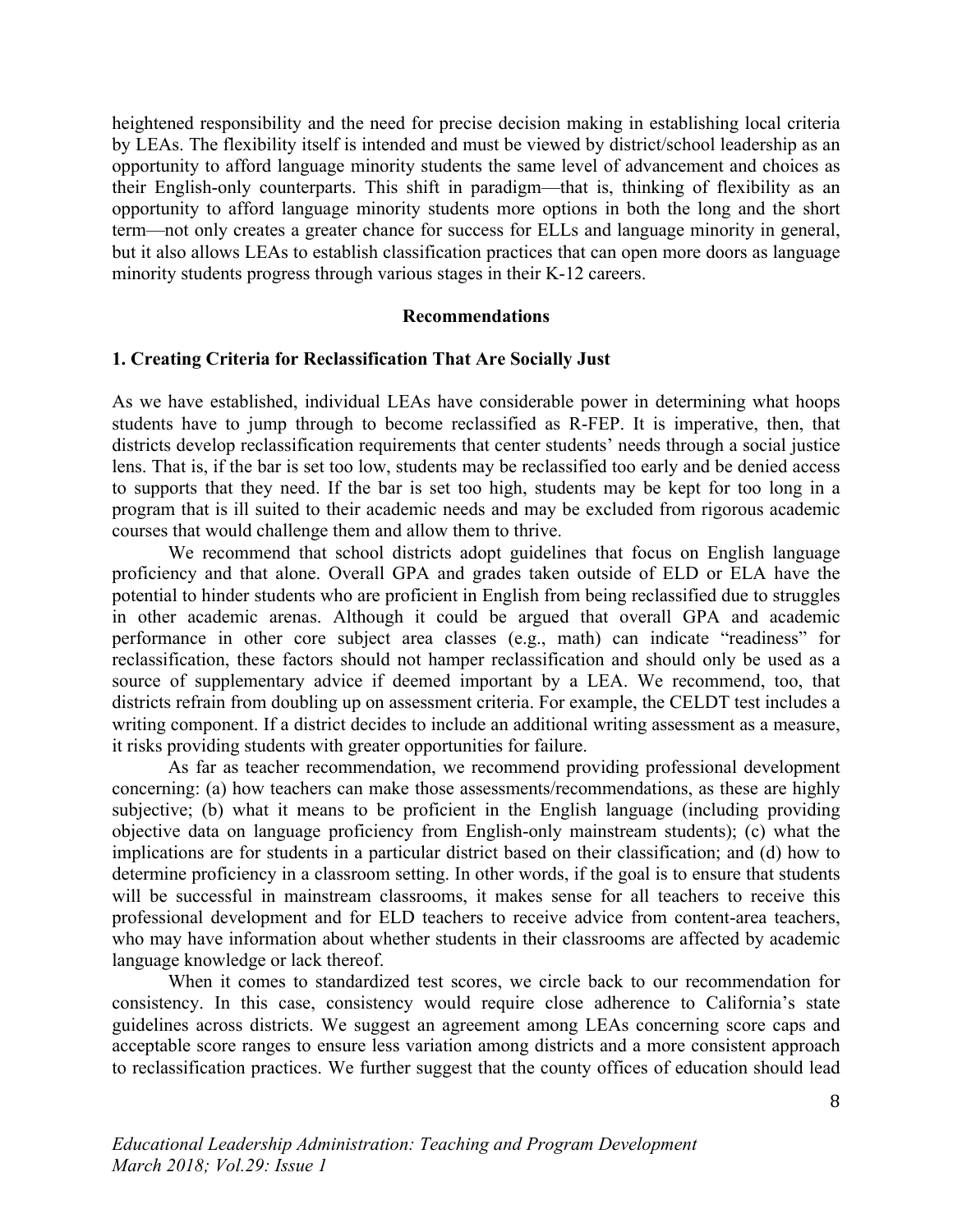the charge in establishing more uniform criteria for reclassification in collaboration with LEAs in their region. This will ensure greater consistency without infringing too much on local autonomy.

## **2. Classification as an Opportunity Model: Avoiding Deficit Pitfalls**

A socially just view of reclassification practices would start from the students' needs (e.g., what they are getting out of the ELD curriculum vs. what they are missing outside of it) and plan backwards from there. It would also require that districts view their students as competent, capable, and full of strengths (that is, valuing bilingualism and biculturalism) rather than as coming with deficits that need to be filled (that is, lacking proficiency in the English language). To this end, an opportunity-minded approach to reclassification would include not only a socially just reclassification system, but also an educational system that across all stages of the process gives students the space to learn a new language while keeping their first language and without withholding rigorous academic content until proficiency is met (Gándara, 2017).

Making sure that students who are learning English can access to primary/home language support during content area classes, rather than being put in remedial classes because of their English knowledge, has two beneficial impacts. First, students' home language, which is an integral part of every human's identity, is validated and respected, and thus students are more likely to feel heard, seen, and valued (Miller, 2000; Ogbu, 1999). Second, this mitigates the potential impact of classification—namely, the fact that students' academic (and career and life) trajectories can be inalterably hindered by their language minority status. This, as opposed to a simple deficit approach, would allow for alternative linguistic paths to success.

Giving students access to curricula that reflect their lives and their communities fosters engagement and creates a space for appreciation and validation among minority students, regardless of their primary language. Schools can design curricula that teach about the histories of the communities represented among the language minority student population at the school, and they can use personal narratives of students and their families as a basis for English development. This can include elements of culturally responsive teaching, which calls for highly contextualized teaching practices that can be challenging for pre-service teachers coming from monolingual, mono-ethnic contexts (Gay & Kirkland, 2003).

Finally, giving language minority students and English-only students the opportunity to interact as frequently as possible, particularly around language, is of potential benefit to everyone. It is widely acknowledged that in the globalized world of the 21st century, and in particular in the state of California, with its significantly large community of speakers of languages other than English, speaking English alone will not be enough. Giving ELLs the chance to support English-only students in non-English-language classes would empower these young emergent bilinguals to use the social capital that they bring with them to school (Okhremtchouk, 2014). Conversely, ensuring that all classes integrate students with a variety of English proficiency levels would allow our English-only students to scaffold ELLs' English development. By supporting the notion that English-only students should become bilingual in order to be successful global citizens, and by highlighting the benefits of bilingualism, including recruitment and retention of teachers with similar heritage as our ranks of students, educators, educational leaders, and experts can productively challenge the deficit model.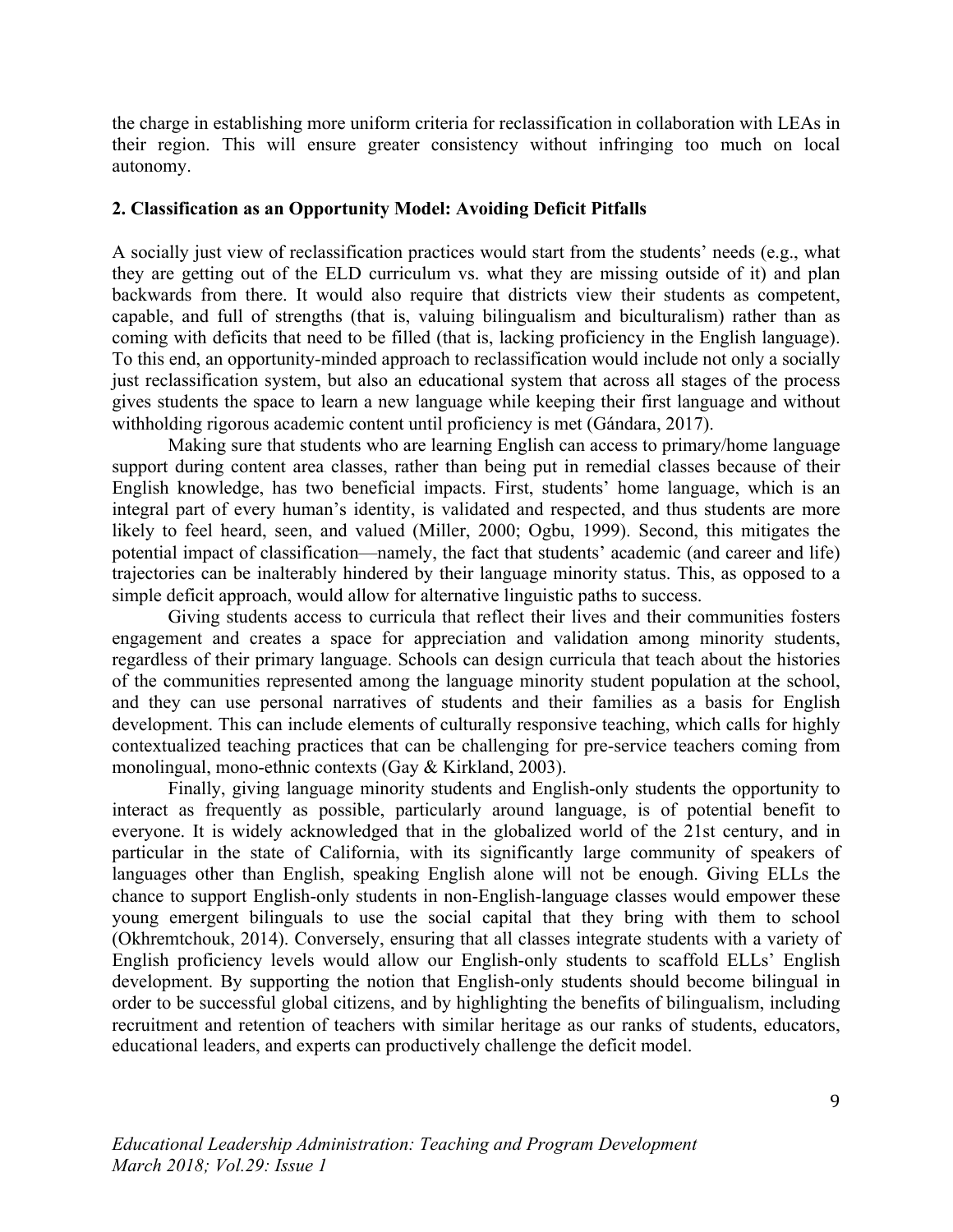## **3. Ongoing Assessment for Post-Graduation Opportunities**

We suggest that LEAs take a proactive step in examining and reexamining post-graduation opportunities for language minority students early in their K-12 careers and frequently as the students move through the K-12 pipeline. Taking into account the permanency associated with language minority student classification and its potential impact on the students' academic as well as life trajectories is a solid start in addressing the opportunity factor. That is, academic placements must be carefully thought through, especially for those language minority students who have been reclassified or are initially classified as fluent proficient. These two classifications should not drive key decisions pertaining to academic opportunities/offerings. We also suggest a cautious examination of academic placement decisions pertaining to ELLs, especially if the students have carried ELL classification for more than two years.

It is absolutely paramount for district leaders to ensure that the academic opportunities for language minority students are similar to those of English-only mainstream students. To this end, language minority students must be offered classes and experiences that serve as a gateway to post-secondary offerings.

## **4. Need for Uniformity and Further Discussion in Leadership Circles**

Drawing from our earlier discussion, there are two issues with the current flexibility in California's (as well as other states') policies regarding reclassification of ELLs. One issue is with the subjectivity and/or relevance of some of the measures used. Whether a student's math grades should affect their classification and how (and if it is possible) to make teacher recommendations less subjective are two examples of this.

Another major problem is the lack of consistency among LEAs and among states. The idea that where a student lives could determine his or her learner status is troublesome. If one's classification is as arbitrary as the place in which one is born, how can the classification be achieving its purpose? We argue that it cannot.

We challenge educational leaders to become a part of the policy conversation around classification and reclassification. There is work to be done, starting with conversations around the purpose of classification and reclassification. Designing curricula centered around student strengths and needs, with the intent of helping students develop the skills they do not have yet and deepen those they bring with them, is one important step. So is doing everything possible to avoid delaying students' access to rigorous content material until language proficiency is reached. Designing assessment tools (or implementing the use of current ones) that consistently and accurately measure when students become likely to succeed in mainstream classes is critical.

In the absence of these conversations, California (along with many other states) has put the responsibility of making these determinations onto its LEAs. It is our hope that each LEA will use this opportunity to implement policies that are student centered and focused on social justice, and that district leaders will use their influence to bring these conversations to the fore among leaders in the state as a whole.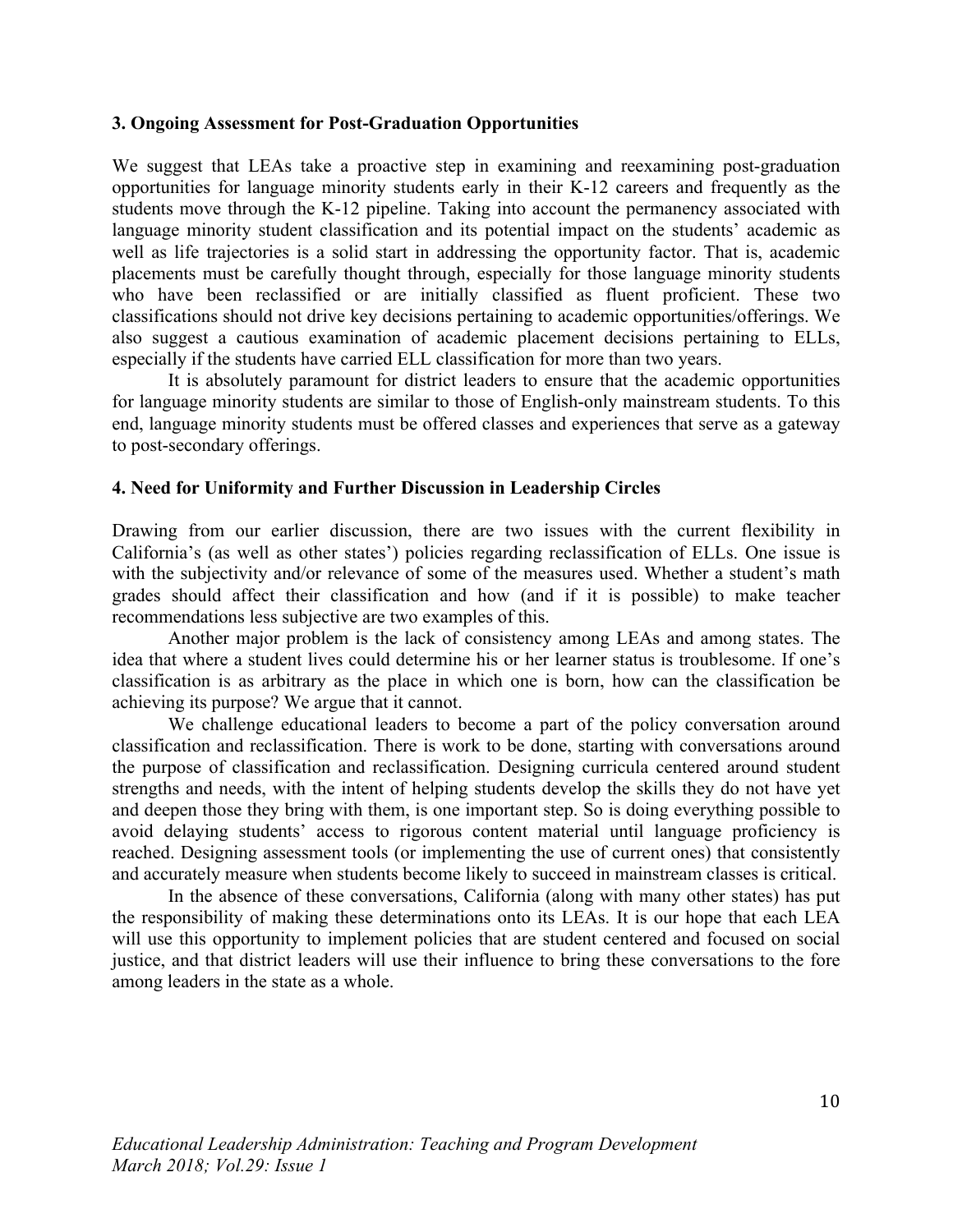#### **References**

- Abedi, J. (2008). Classification system for English language learners: Issues and recommendations. *Educational Measurement: Issues and Practice*, *27*(3), 17–31.
- Cadiero-Kaplan, K., & Hernandez, D. (2014). *Official letter: Academic criterion for reclassification*. California Department of Education. Retrieved from: https://www.cde.ca.gov/sp/el/rd/acadreclass14.asp
- Callahan, R.M. (2005). Tracking and high school English learners: Limiting opportunity to learn. *American Educational Research Journal, 42*(2), 305–328.
- Cook, H.G. & Linquanti, R. (2015). *Strengthening policies and practices for the initial classification of English learners: Insights from a national working session.* Washington, DC: Council of Chief State School Officers. Retrieved from https://eric.ed.gov/?id=ED565758
- Fong, A. B., Bae, S., & Huang, M. (2010). *Patterns of student mobility among English language learner students in Arizona public schools* (No. 093). Regional Education Laboratory West. Retrieved from http://files.eric.ed.gov/fulltext/ED512415.pdf
- Gándara, P. (2015). *The implications of deeper learning for adolescent immigrants and English language learners*. Boston, MA: Jobs for the Future.
- Gándara, P. (2017). The potential and promise of Latino students. *American Educator*,
- *41*(1), 4–11. Retrieved from https://files.eric.ed.gov/fulltext/EJ1137807.pdf
- Gándara, P., Rumberger, R., Maxwell-Jolly, J., & Callahan, R. (2003). English learners in California schools: Unequal resources, unequal outcomes. *Education Policy Analysis Archives*, *11*(36). Retrieved from

http://citeseerx.ist.psu.edu/viewdoc/download?doi=10.1.1.510.9734&rep=rep1&type=pdf

- Gay, G., & Kirkland, K. (2003). Developing cultural critical consciousness and self-reflection in preservice teacher education. *Theory Into Practice*, *42*(3), 181–187.
- Jepsen, C., & de Alth, S. 2005. *English learners in California schools.* San Francisco, CA: Public Policy Institute of California. Retrieved from http://www.ppic.org/content/pubs/report/R\_405CJR.pdf.
- Kanno, Y., & Harklau, L. (2012). *Linguistic minority students go to college: Preparation, access, and persistence*. New York, NY: Routledge.
- Kanno, Y., & Kangas, S. E. N. (2014). "I'm not going to be, like, for the AP": English language learners' limited access to advanced college-preparatory courses in high school. *American Educational Research Journal*, *51*(5), 848–878.
- Kim, J., & Herman, J. L. (2010). *When to exit ELL students: Monitoring subsequent success and failure in mainstream classrooms after ELLs' reclassification* (No. 779). The National Center for Research on Evaluation, Standards, and Student Testing.
- Miller, J. M. (2000). Language use, identity, and social interaction: Migrant students in Australia. *Research on Language and Social Interaction*, *33*(1), 69–100.
- National Center for Education Statistics. (2017). *English language learners in public schools*. Washington, DC: U.S. Department of Education.
- Núñez, A.-M., Rios-Aguilar, C., Kanno, Y., & Flores, S. M. (2016). English learners and their transition to postsecondary education. In M. B. Paulsen (Ed.), *Higher education: Handbook of theory and research* (pp. 41–90). Cham, Switzerland: Springer.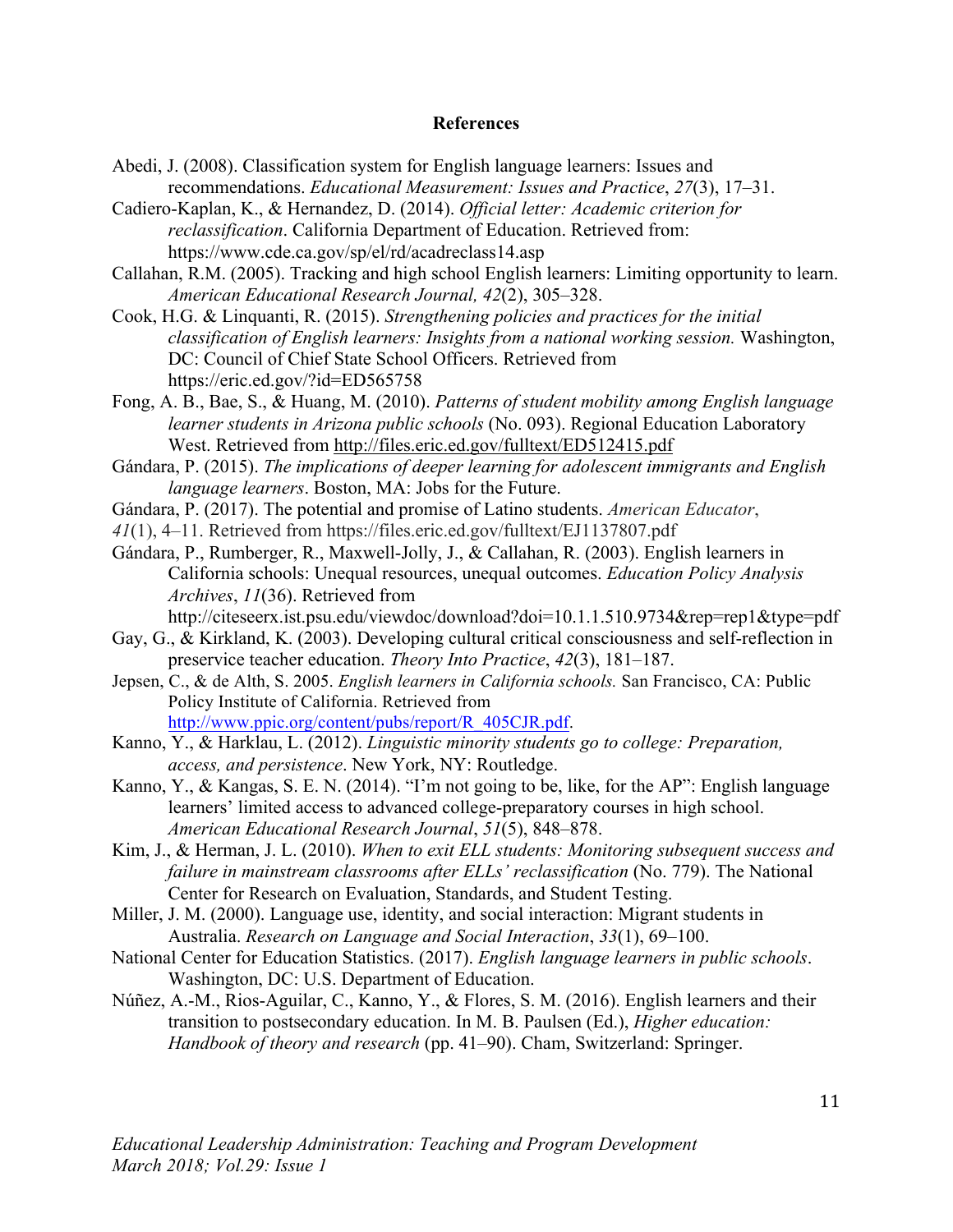- Ogbu, J. U. (1999). Beyond language: Ebonics, proper English, and identity in a Black-American speech community. *American Educational Research Journal*, *36*(2), 147–184.
- Okhremtchouk, I. S. (2014). Classifying language-minority students: A closer look at individual student data. *Bilingual Research Journal*, *37*(3), 327–348.
- Okhremtchouk, I. S., Archibeque, R., Clark, A., Baca, E. C., & Sellu, G. S. (2016).
- *Sentenced for life: An analysis of district reclassification criteria for English language learners in California*. Paper presented at American Education Research Association (AERA), Washington, DC.
- U.S. Department of Justice Civil Rights Division, & U.S. Department of Education Office for Civil Rights. (2015). *Ensuring English learner students can participate meaningfully and equally in educational programs*. Retrieved from
	- https://www2.ed.gov/about/offices/list/ocr/docs/dcl-factsheet-el-students-201501.pdf
- U.S. Government Accountability Office. (2010). *Report to Congressional requesters: Many challenges arise in educating students who change schools frequently*. Retrieved from https://www.gao.gov/assets/320/312480.pdf